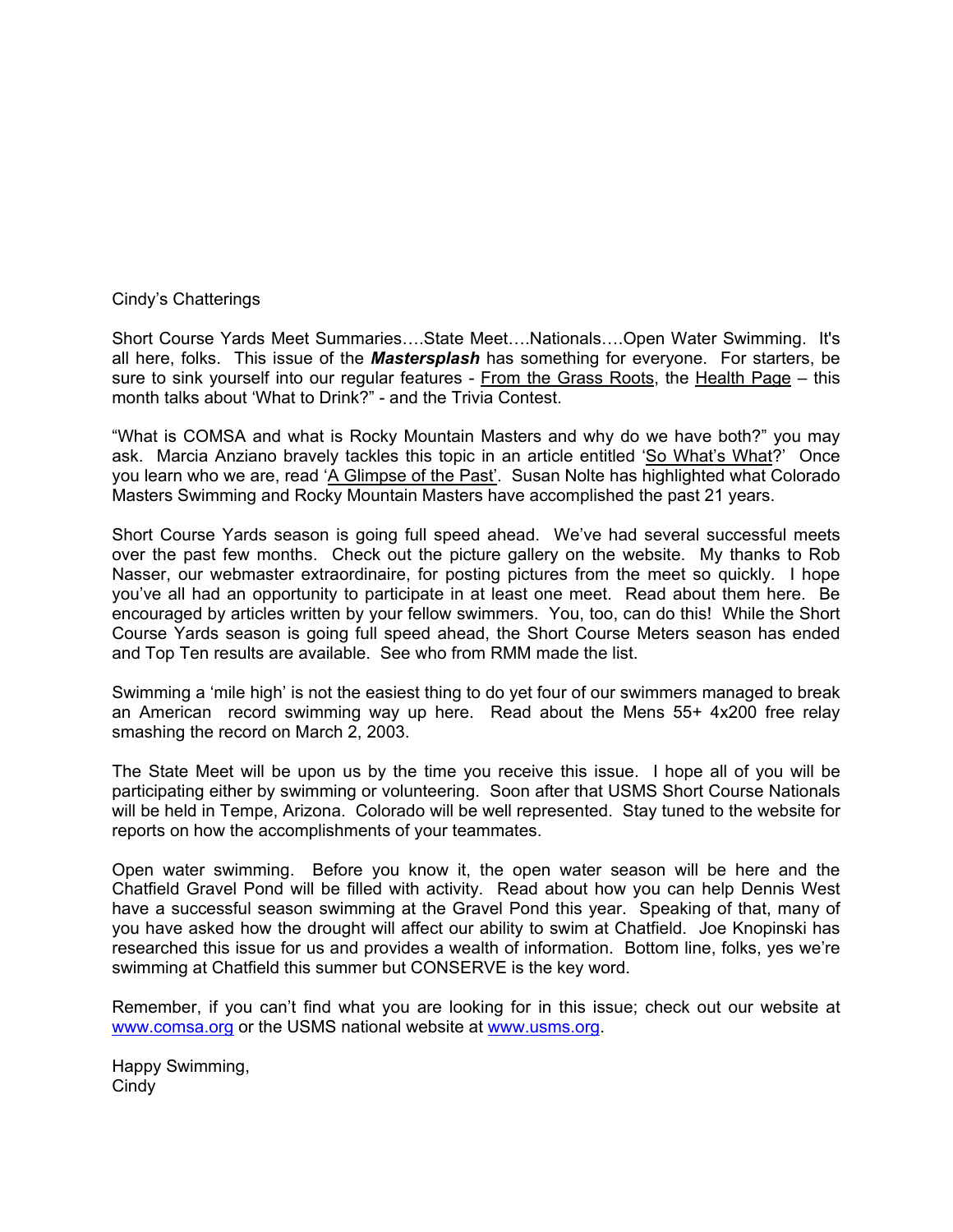#### **From the Grass Roots March 25, 2003 –** by John S. Hughes

Wouldn't it be nice for all of us to just go in to the pool, get in and start swimming, relaxed and not worrying about sets and all that stuff? And just automatically and gently see our stroke improve each day? Long, slow distance… no stress and we just get better and better each time we swim. Wouldn't that just be great?

I think many swimmers believe this is true. At least this is how I see them train; long slow distance sets with no intensity and no feedback from coaches.

Don't get me wrong; this past two weeks I have been swimming gently, relaxed, without intensity and well within my comfort zone. With each length I feel the stress and tension drain out of my body, and I concentrate on stretching, resting. I am able to forget the war in Iraq and the growing fear of being recalled to active duty. I dismiss any anticipation of my upcoming 12-hour overnight military duty watch that I will start here in Korea at 7 this evening. I simply am swimming, gently, relaxed. The Army base pool at Taegu is quite nice; 25 meters, the afternoon sun shining down through the greenhouse roof, and water comfortably cool. Sometimes for me swimming is not about racing and improving, but about just feeling the relaxing stretch, my joints not hurting. Today's swim was one of those times for me.

But, I do not have the delusion that my swimming and level of conditioning is improving by training in this fashion. In the recent excellent swimming clinic directed by Ellen Campbell the point was made that while the various stroke drills were helpful, that it is still necessary to accompany this stroke drill work with hard and fast swimming. A good masters swimming practice should often include some high-intensity swimming sets, generally short stuff like 50s and 75s.

And I find I really cannot swim all out in practice. Never. Several of those who swim with me seem to be able to, and look at me with distain when I don't swim one hundred percent all out during the fast swimming sets. But isn't that why we have swimming meets? Colorado programs host wonderful meets and if you can, it is good to swim in one per month – this year for me it was the Foothills SC meters meet in November, the Swimming in the New Year meet in January, the Loveland Sweetheart meet in February, the DU Short and Sweet meet in March, then SC Nationals in May. Unlike practice, off the blocks racing draws out my best effort and I am able to see where my high water mark really is.

In conclusion - to really improve as a swimmer it is necessary to swim with high intensity. Long, slow distance is relaxing and sometimes all of us could use a bit of relaxation. But, to get faster – if that is your goal as a swimmer – one must train and race with intensity that extends well beyond the usual training pace.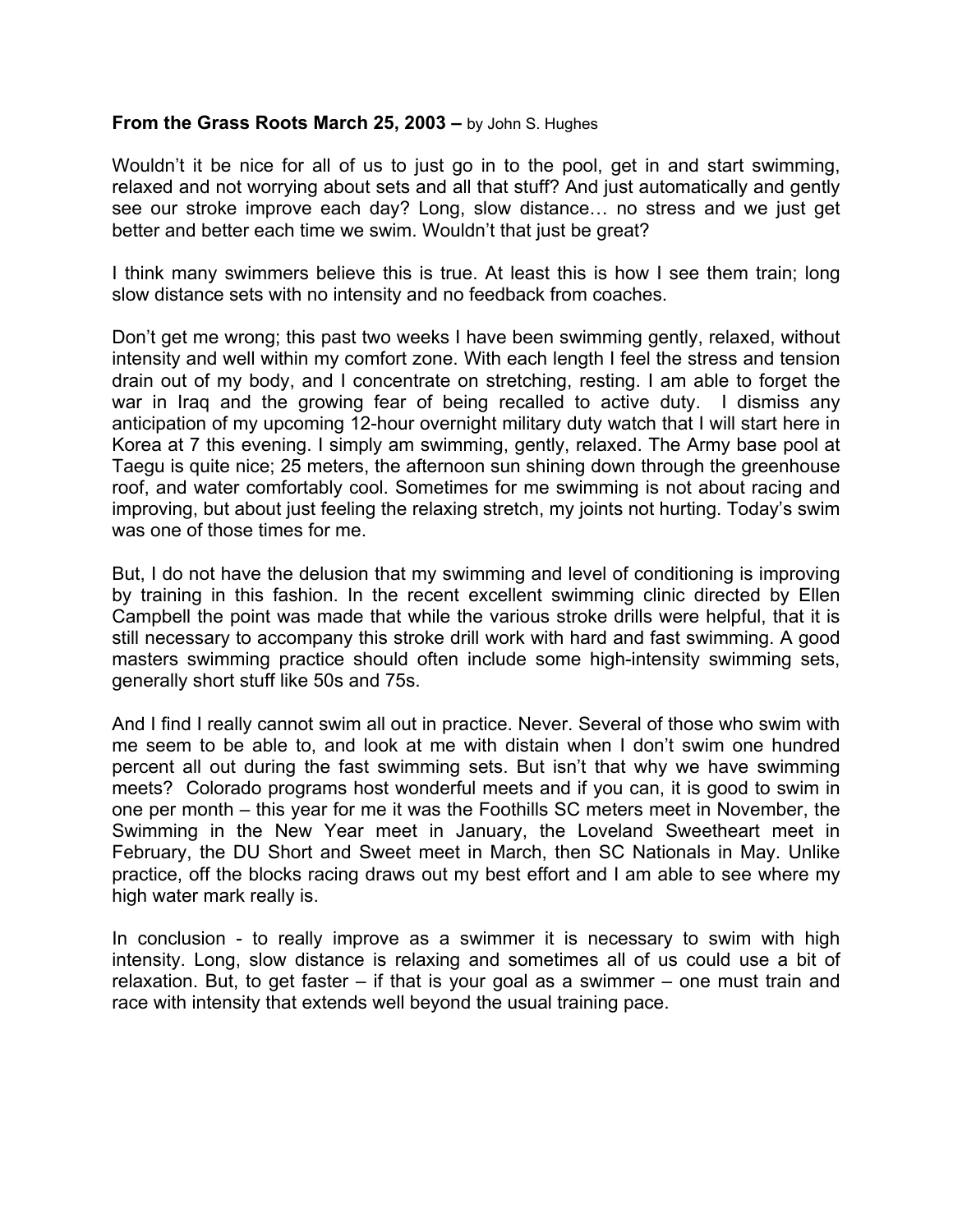### **So What's What??** By Marcia Anziano

I often get into conversations where people ask what is COMSA? What is the difference between COMSA and RMM (Rocky Mountain Masters)? And for a few years after I started swimming Masters, and even after I attended board meetings as a team representative, I was not sure. But I think that I have a better understanding now, so thought I might help some of you out that do not know.

United States Masters Swimming is broken at the highest level into Zones. Colorado is part of the Breadbasket Zone. If you look on the USMS web site, you will see that our zone is very large in geographic size. Zones are broken into LMSCs (Local Masters Swim Clubs). LMSCs in the Breadbasket Zone are Wyoming, Colorado, North Dakota, South Dakota, Midwestern (Nebraska and some counties in Western Iowa), Missouri Valley (Kansas and some counties in western Missouri), Iowa (the Eastern part of Iowa) and Ozark (the Eastern part of Missouri). Because of the large geographical area and the small size of some of the LMSCs, the Breadbasket Zone has not been very successful at holding Zone meets. That is why you see the Zone Meet rotated throughout the zone and combined with a State meet each year. This year the State Meet in Minnesota is the designated Zone Meet, unfortunately it happens to be the same weekend as our State Meet.

Now I mentioned that Colorado is an LMSC. That is what is known as COMSA, Colorado Masters Swimming Association. Within an LMSC, there can be multiple Swim Clubs. In our LMSC, we have two official Swim Clubs, Rocky Mountain Masters and Air Force. A swimmer that is a member of the Colorado LMSC can be a member of one of the two swim clubs or can be an Unattached Swimmer. Air Force is a unique LMSC in that it is based out of Colorado Springs, but a member of the Air Force can stay within that club as they move around the world. So the majority of the swimmers are members of the RMM (Rocky Mountain Masters). This is why we swim as a team at Nationals.

Within Colorado, there are several local teams, and they are all listed on the COMSA web site and registered with COMSA. The local teams are not recognized at the National level. Actual recognition by Nationals goes to the level of RMM and Air Force in our LMSC.

We could go into the history of this, but I am not one of the historians of COMSA. I do know that some number of years ago each of the local teams was individually recognized at the National level as an official Swim Club. At Nationals, each of these clubs competed as a unique team. The decision was made at some point to combine them to create a larger Club and allow for more relays and camaraderie. In fact, it has only been in the past year that Vail has dropped its recognition as a Swim Club and the swimmers have affiliated with Rocky Mountain Masters.

So here we are today, Rocky Mountain Masters and Air Force Swim Clubs comprising Colorado Masters Swimming. Hope that this sheds some light on any questions that you might have regarding these entities.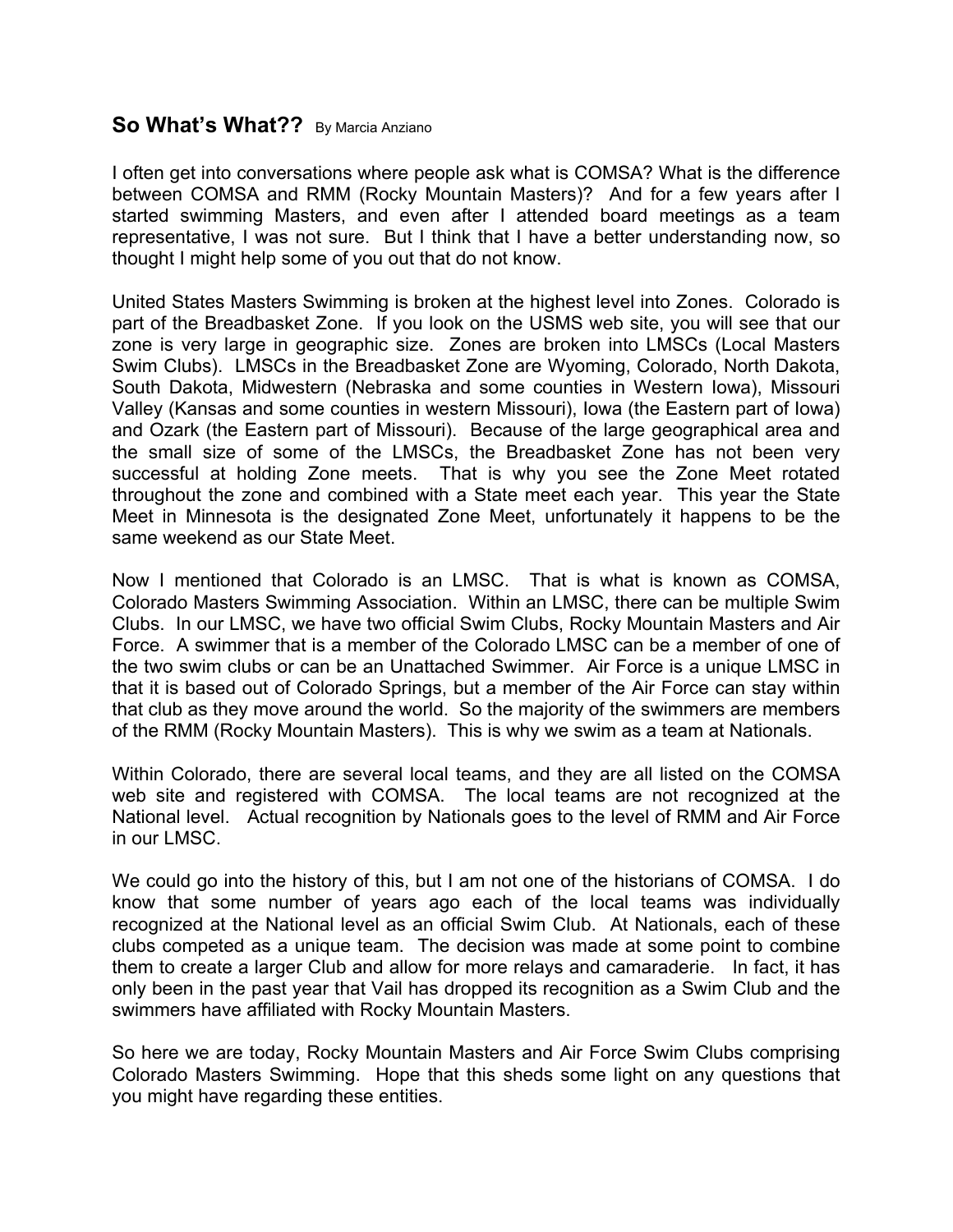#### **A GLIMPSE OF THE PAST** By Susan Nolte

**1979**- COMSA income was \$1537.18.

**1981**- Out with the A.A.U. and in with USMS.

**1982**- 383 registered swimmers. The oldest registered swimmer was Alfred Beffie, 81. The youngest registered swimmer was Lori Leilani-Strang, 20. COMSA & USMS registration cost \$6.00. R.M.M. placed second overall at the Short Course National Championships held in Woodlands, Texas.

**1984**-COMSA chair was Bill King. A survey found that people wanted a newsletter, did not like developmental meets, wanted the 1650 as the last event in a meet, and that almost all swam for health and fellowship. The 20-24 age group was still not recognized at the national level, only locally.

**1985**- The "No False Start Rule" was enacted. The 800 & 1000 freestyle events were added to the list of recognized events. Short course meter records started being kept. 274 swimmers swam in the COMSA Short Course Championship meet. COMSA & USMS registration was now \$10.00. The Metro Masters team called it quits in December.

**1986**- The Short Course Championship meet was renamed the "Skip Mann Memorial Continental Championships" in honor of Skip Mann. Bill King organized a one hour swim which was held at the Meyers Pool on January 19th.

**1987**- The largest USMS Nationals ever was held at Stanford University in California. There were 2328 participants. 50 swimmers from RMM attended and they placed ninth overall.

**1988**-As of 4/8/88 the fastest COMSA 200 freestyle records for both male and female were for men, a 1:47.87 by Brent Funk (25-29) and for the women a 2:01.97 by Catherine Poska (25-29). For the daring, the 200 fly records were a 2:02.29 for the men by David Lee (25-29) and a 2:23.99 by Lynne Bergman (25-29).

**1989**-The oldest representative from COMSA at the Short Course National Championships held in Boca Raton, was Lois Ellert of R.M.M. at 74. A tentative new National Record was set by Karen Burton of Air Force in the 1650 freestyle with a time of 17:18.31.

**1990**- The COMSA Short Course Championship meet was held April 6-8, 1990. The fastest 50 freestyles of the meet were from Cathy Bujorian (31) 24.97, and Jim Lilley (30) 22.21. For the distance freestyler's favorite, the 1650, the fastest male was William Reeves (36) at 18:33.91, and the fastest female was Annette Holmgren (25) at 20:54.04. The oldest male and female participants were Sally Ryckman and Louis Parker, both 77.

**1991**- A new masters team was started at Green Mountain. There were 300 swimmers at the State Championship meet in the spring.

**1992**- The 1989 version of the COMSA by-laws were rewritten. There were 592 registered swimmers in COMSA and the COMSA Chair was Margaret Stannard.

**1993**- The R.M.M. swimmers decided that it was time for a new logo. Tim Garton of Vail was awarded the David Yorzyk award for the most outstanding 400 IM at the USMS Short Course Championships held in May 1993. R.M.M. placed third at the Long Course Championships held in Minneapolis.

**1994**- A new R.M.M. logo was chosen but the information on which was selected has been lost! We are still using the old one.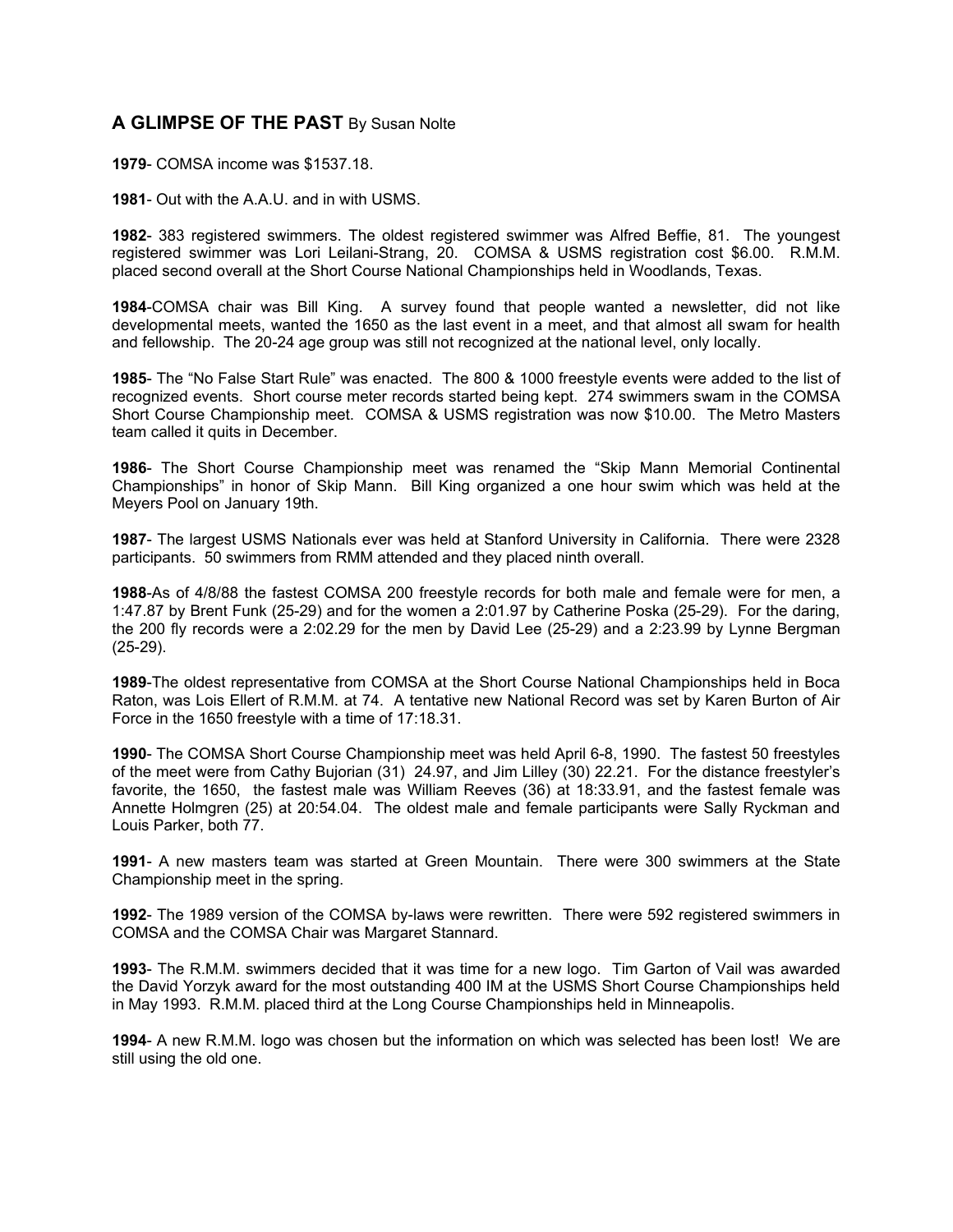**1995**- COMSA had 685 registered swimmers. Russ Marsh the coach of Castle Rock Masters, was selected as Coach of the Year.

**1996**- Terry Heggy and Steve McDanal propose that COMSA should have a web-site. John Tobin's altitude adjustment passes at the USMS National Convention. Altitude adjustment will be allowed in future years when determining if one has met the qualification time for national meets with qualification times. The old COMSA Short Course Championship format was replaced with one that has only the distance events on Friday. The team winners at the Short Course Championships were BAM for the large team, Aurora for the medium team, and Colorado Whitewater for the small team.

**1997**- Steve McDanal has COMSA's web-site up. Pueblo held a "Tax Relief" meet on April 19th.

**1998**- Highlands Ranch starts a new masters team with head coach Matt Beck. COMSA has 966 registered swimmers. The team winners at the COMSA Short Course Championships were Durango for small team, Foothills for medium team, and BAM for large team. Lake swimming was started in the summer with swimming on Monday and Wednesday evenings and Saturday mornings, at the Chatfield gravel pond.

**1999**-COMSA has over 1000 registrants for the first time with 1117 swimmers. Green Mountain states that over 60% of its meet records were broken at its meet in November.

**2000**- The Short Course Championship meet was moved to the University of Denver. The meet was dedicated to Bill Koerber, a long time supporter and official for COMSA. South Suburban swam in the New Year with a 2000 IM. Foothills and Inverness swam in the new year with 100x100's.

**2001**-Foothills masters became the Carmody Masters. In a COMSA survey it was shown that 50% of those registered do not compete in swim meets. There is interest in clinics and open water swimming.

**2002**- As of 2/14/02, the oldest registered female and male swimmers were Geri Bayless, 80, and Lloyd Olson, 86. A record number of swimmers were entered in the COMSA Short Course Championship meet with over 350 swimmers. Rich Abrahams (57), set 3 world records at the Long Course National Championships held in Cleveland, in the 50 fly, 50 freestyle , and 100 freestyle. He swam 27.43, 25.53, and 58.23, respectively. COMSA and USMS dues is raised to \$30.00 in 2003.

\*~\*~\*~\*~\*~\*~\*~\*~\*~\*~\*~\*~\*~\*\*~\*~\*~\*~\*~\*~\*~\*~\*~\*~\*~\*~\*~\*~\*~\*~\*~\*~\*~\*~\*~\*~\*~\*~\*~\*~\*~\*~\*~\*~\*~

# TRIVIA QUESTION

Since our thoughts are turning to Championship meets, here two questions for you. Put on your thinking caps!

**What year was the first masters swim meet held at the Denver University pool?** 

**Where was the first USMS National Championship held and in what year?** 

You must get both questions correct to win the prize. First person to contact Jack Buchannan at jack  $peg@vail.net$  with your answer.

Congratulations to Lisa Schultz of Inverness Masters for correctly answering last quarter's trivia question. The answer was 1976, the Rocky Mountain Regional Championships in Englewood, Colorado.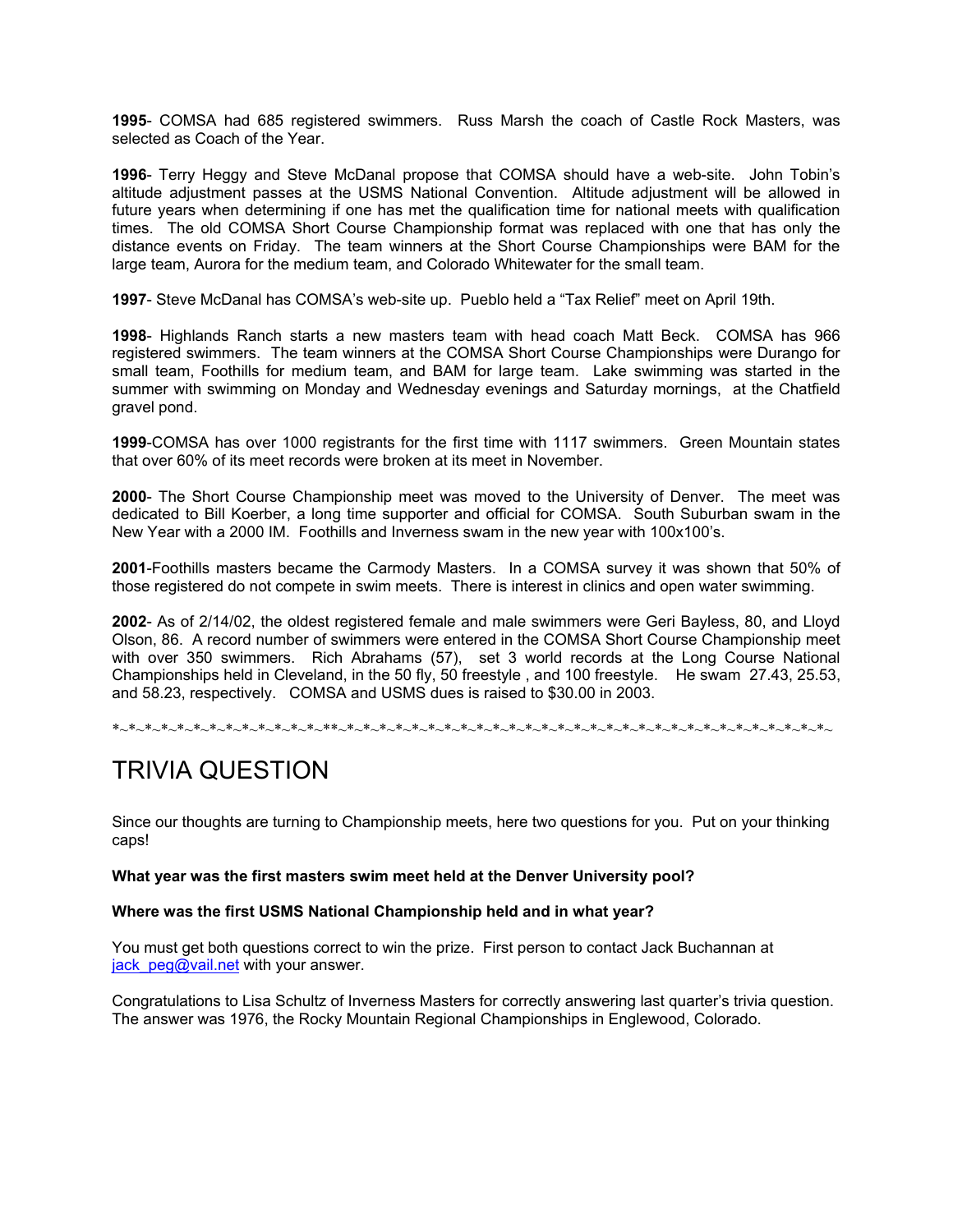**Swimming Short Course Meters** By Mark A. Plummer, COMSA Top Ten Coordinator

COMSA swimmers did very well in short course meters during 2002. Twenty one women placed in the top ten nationally in 65 events. And, twenty men set top ten times in 51 events. Details of the top ten results are now on the COMSA web site.

Two swimmers swam new national record times in short course meters during 2002. Becky Bicknell swam the 50 free event in 26.53 beating the old record of 26.63. And, Keith Anderson swam the 50 free in 23.31 beating the old record of 23.52. Unfortunately, these times will not be accepted and placed in the records book. They were set at the DAC meet where only two hand held timers were used per lane. Three timers or electronic touch pads are required for setting a time as a national record. However, congratulations to Becky and Keith for their efforts. Next year, let's get you two in the records book.

Twenty two COMSA people were classified as Relay All Americans during the 2001- 2002 season. To achieve this honor, these swimmers were members of a relay team that posted the fastest time in a relay event in a least one of the three official courses. A list of the COMSA people receiving this honor can be found at the USMS web site.

## **2001 – 2002 Relay All Americans**

The results for 2001-2002 season are in and listed below are your All Americans for Rocky Mountain Masters. To achieve this honor, these talented swimmers were members of a relay team that posted the fastest time in a relay event/age group in at least one of the three official courses as listed in the USMS Top-Ten Tabulation.

If your name is here, and you'd like to order a certificate and a patch, please email Cindy at [cinswims@earthlink.net](mailto:cinswims@earthlink.net) and let her know. The cost is \$5.00 per swimmer. Be sure to put in the subject line **'Relay All American'**.

| <b>Bill Abbott</b>   | 55 | Sarah Lee           | 35  |
|----------------------|----|---------------------|-----|
| <b>Rich Abrahams</b> | 57 | Paul McCormick      | -55 |
| Sonya Burgers        | 24 | <b>Judy Nelson</b>  | 41  |
| <b>Katy Clodius</b>  | 27 | Carolyn Roche       | 51  |
| Lori Deacon          | 31 | Karen Rosener       | 48  |
| Arnie Dowd           | 56 | Collette Sappey     | 37  |
| C.Gadd-Siegel        | 30 | <b>Carl Selles</b>  | 55  |
| Kathy Garnier        | 41 | Laura Smith         | 36  |
| Mike Gonzales        | 35 | Paul Smith          | 42  |
| Heather Hagadorn 37  |    | <b>Christy Surr</b> | 31  |
| <b>Richard Hess</b>  | 47 | Julie Von Evig      | 40  |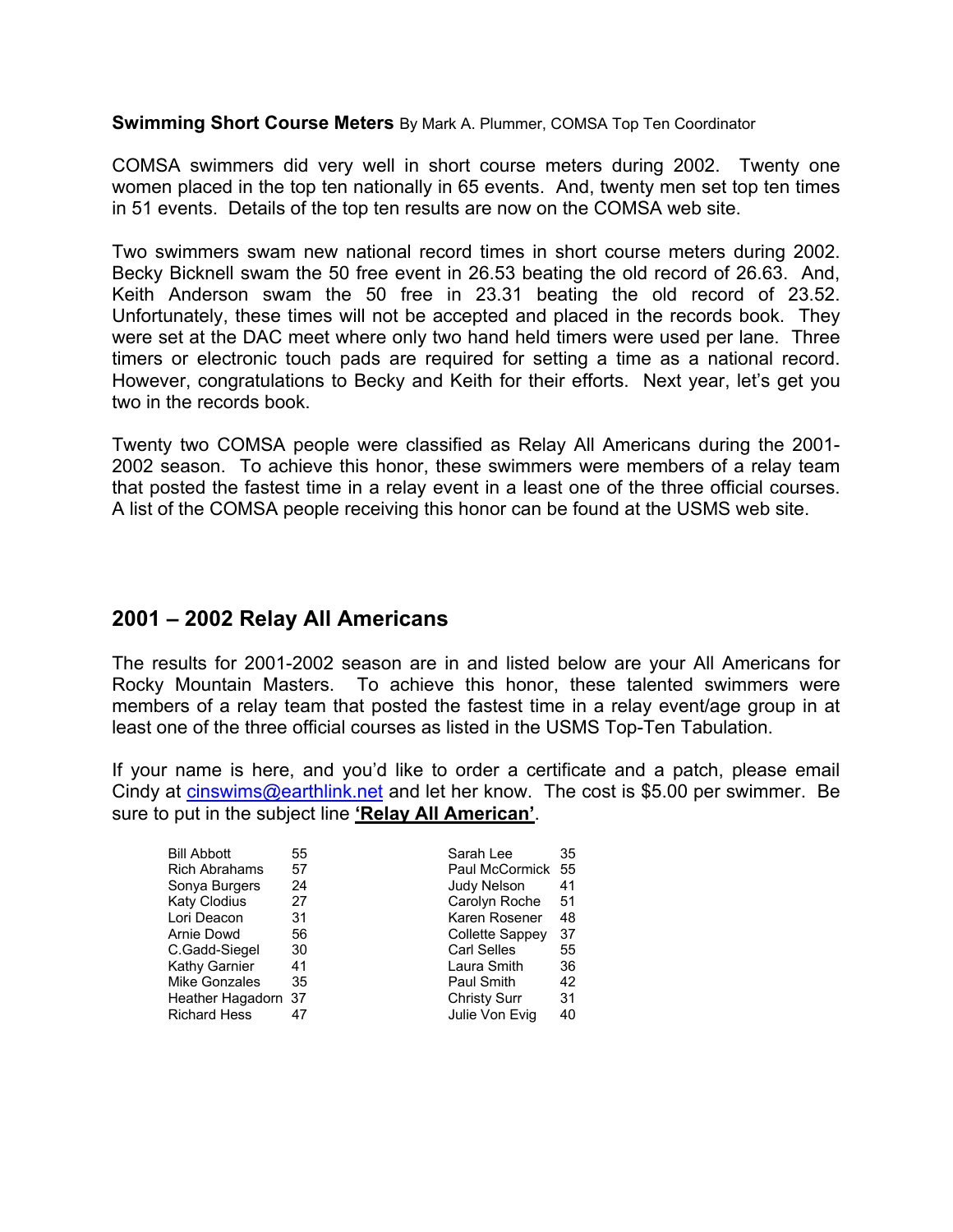#### **Taper Time** by Matt Beck, Head Coach, Highlands Ranch Masters

I want to address a few important topics on taper. We all have ideas of what a "taper" is, but many of us are not quite sure on how to do it. The main ingredient to a good taper is that you feel comfortable with what you are doing to prepare for the big meet. If you believe you are tapering and getting faster then you will have a better chance then going through weeks of rest worried if it will all work out. Ultimately, a taper is a combination of rest, increased speed and power, and correct diet. If you focus on these three items you are giving you self the best chance for a good "taper."

First thing to look at is your diet. When you start to slow your training hours you are adjusting the amount of calories used in a typical day. You may need to eat less during regular meals, and try to snack more during the day to keep you running. Try to eat a good balance between protein and carbohydrates. Try eating more vegetables and fruits for snacks. Remember, as high performance machines, you need to only put a high quality gas in your tank. Try to eliminate all coke products and alcohol during taper, they will do nothing for you.

Second, when you reduce workload you will find a varying degree of improvement. The purpose of taper is to super compensate for the level of training you were doing during the regular season. The length of taper is less important then the degree of decreased volume. Once 60% of training volume has decreased then this super compensation has been reached. With this being said, "taper" is personal, you need to cut down on the yardage you feel is correct not what your buddy is doing. Check with your coach if you have one.

Thirdly, look at your increased power. The types of swim sets you need to do should shift to a higher use of the fast twitch muscles during the last two weeks of taper. The anaerobic speed should be measured by the use broken swims, or short sprint sets. After the fourth week of taper (if you go this far) this speed may begin to decrease. Be careful, most coaches would say a 2-3 week taper can effectively lead to optimal performance. These **Broken Swims** done by any length you wish with a 10-30 second rest betweens lengths. Start timing from a dive, and the stop on a foot touch. Keep the times recorded over a few weeks, increased speed and decreased time should create motivation for the meet.

Lastly, after the taper it important to maintain your swimming. After the big meet, come in 2-3 times a week for about a half hour. Do a short rest set to maintain you aerobic yardage. This will help re-starting after the break much easier.

Good luck, and swim fast!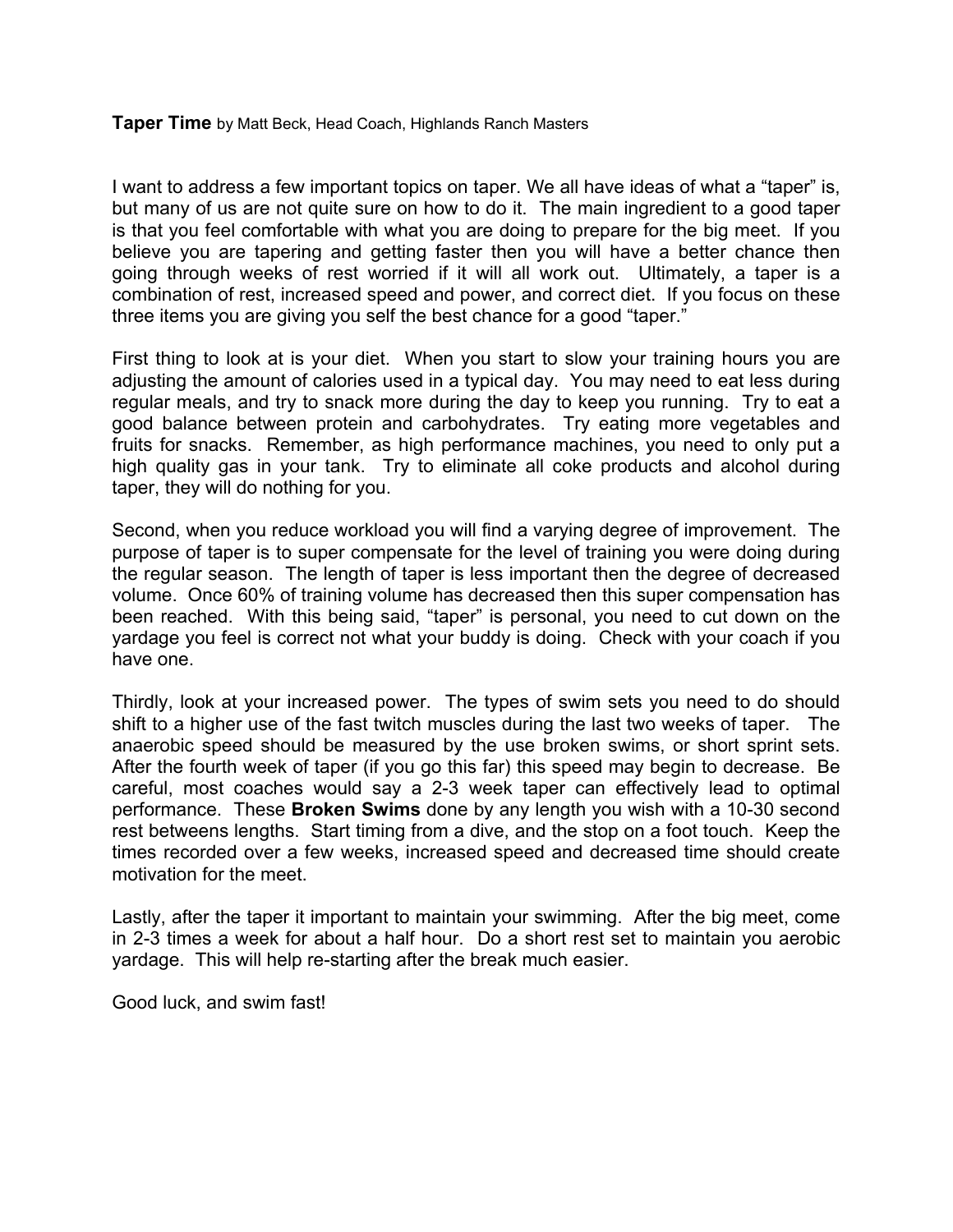# **THE MEET REPORT**

#### **Highlands Ranch Masters Invitational 2003** By Matt Beck, Head Coach

On January  $4<sup>th</sup>$  the Highlands Ranch Masters hosted a great invitational. The meet was attended by 26 teams and 71 swimmers. The meet was held at the newly renovated Northridge Rec center in Highlands Ranch. Having a wide range of ages and abilities was great to see. This meet was perfect for the novice to expert swimmer. The meet posted some very fast times in the 50 and 100 free and some great racing in the 500 free. Look for this meet next year at the same time. Thanks for all your support.

**\*\*\*\*\*\*\*\*\*\*\*\*\*\*\*\*\*\*\*\*\*\*\*\*\*\*\*\*\*\*\*\*\*\*\*\*\*\*\*\*\*\*\*\*\*\*\*\*\*\*\*\*\*\*\*\*\*\*\*\*\*\*\*\*\*\*\*\*\*\*\*\*\*\*\*\*\*\*\*\*\*\*\*\*\*\*\*\*\*\*\*\*\*\*\*\*\*\*\*\*** 

**Boulder Pentathlon** By Pete Schwenker, Pentathlon Meet Director '03

On Saturday, February 1, the Boulder Y Masters hosted their annual Pentathlon at the East Boulder Community Center. It was very well attended. When we arrived Saturday evening, we had 66 pre-registrations. Going by the last couple of years we expected 15-20 deck entries. What we ended up with were 50 deck entries!

Heating by computer did not suffer the same problem as last year when we used two similar computers in an attempt to save "a little time" and got two different sets of heat sheets due to the "random selection" of the program when swimmers are entered with identical times.

The only glitch we had this year was that we left out entries on 1 swimmer. Unfortunately it was a certain Cindy Sue Hawkinson, president of COMSA!! (Sorry about that!) Cindy was as gracious as always and accepted any open lane in which to swim.

Officials Deanna Johnson and Dennis West did a great job as always keeping the meet moving without rushing people out of the water too quickly.

Only problem we had was that we ran over our allotted time in the building by about 45 minutes and some of the people from the City of Boulder were tired and ready to leave.

Everything considered it was a huge success and we received a number of compliments from swimmers on the meet.

Thanks to everyone who came and participated!!!

## **LOVELAND SWEETHEART MEET** By Mark Whiteside, Meet Director

The 20-something annual Loveland Masters Sweetheart Meet was held February 8th, 2003. This year the meet was held at the brand new Mountain View Aquatic Center at Mountain View High School. The new pool saw the largest meet attendance in many years with 119 registered swimmers. Many people enjoyed fast times in this eight-lane pool with a minimum depth of five feet. The eight foot wide lanes were great for the tall butterfliers among us but a drawback for those backstrokers that zig-zag. We are also happy to report there were no injuries incurred during the bubblegum relay, due in part to the freshness of the bubblegum. We look forward to an even bigger meet next year now that people have experiences our new pool. If you enjoyed the meet bring a friend next year.

# **DU Short & Sweet and Mile High Mile & Double Mile** By Cindy Hawkinson

The annual Short & Sweet and Mile High Mile & Double Mile was a great success. This meet gave swimmers the opportunity to 'test out' the water for the State Meet. There was a good turnout with lots of great swims. The Short & Sweet meet is just that...you are allowed only 3 events so it keeps you moving! Be sure not to miss this one next year.

# **AMERICAN RECORD SET – MENS 55+ 800 FREE RELAY**

On March 2, 2003, at the DU Short & Sweet Meet, a new American Record was set in the Mens 55+ 4x200 free relay. Paul McCormick, Bill Abbott, Bill Burson and Carl Selles smashed the old record of 9:00.83 with a winning time of **8:29:47!!** Check out [www.comsa.org](http://www.comsa.org/) for a picture of this winning team. Congratulations to all of you!!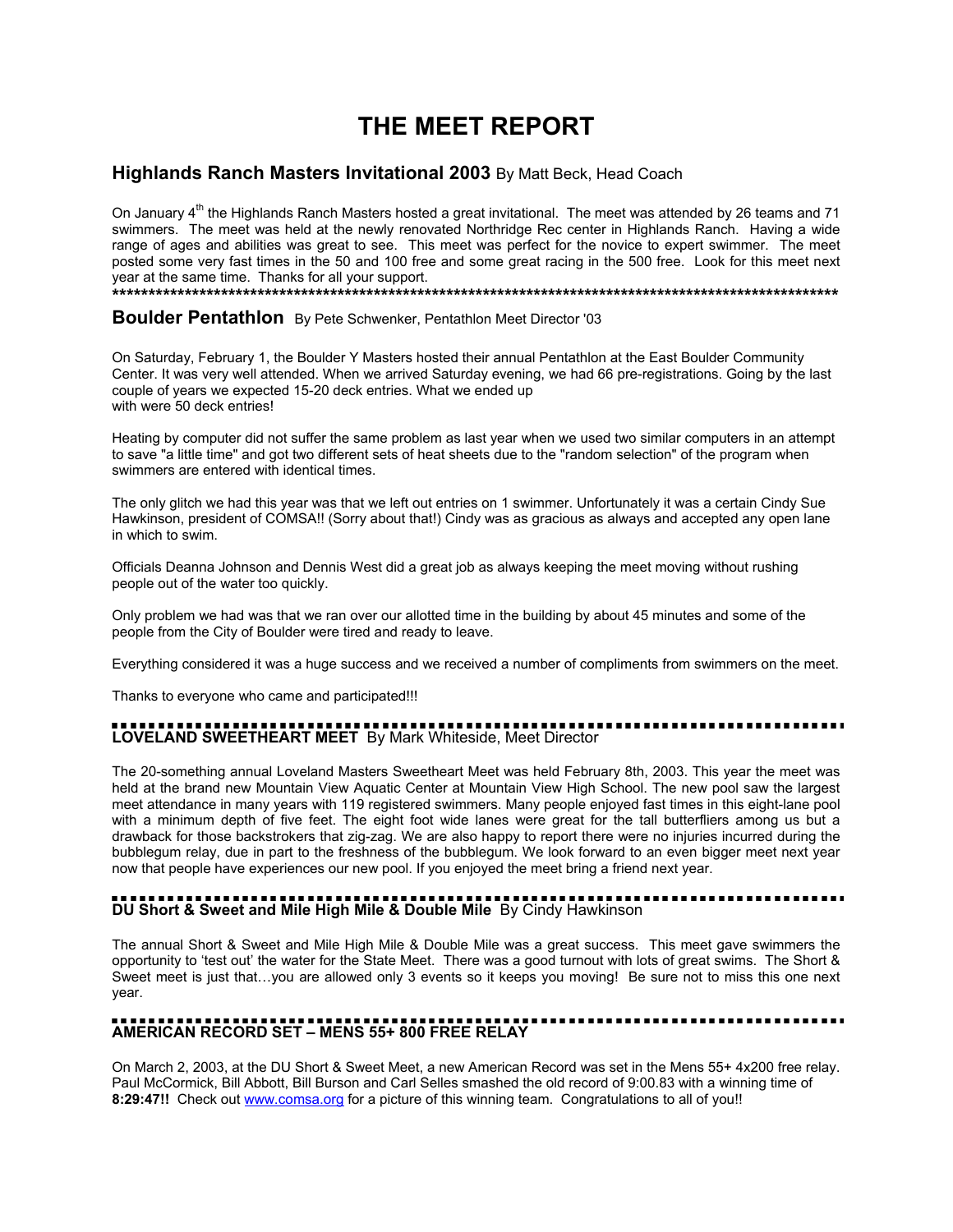## **BACK IN THE POOL, AFTER** *HOW* **MANY YEARS?** By Chris Hashimoto

Many moons ago my parents enrolled the three kids at the local YMCA. Of course since they didn't know how to swim, so that became one of their goals for us. During grammar school and high school we swam for our Y. It built confidence, strength, flexibility, and for me an interest in how the human body worked. Academics and a career in medicine took over. The drought lasted for some 40 years, until at the Boulder Pentathlon I found myself again on the starting block. This time I was working with an aging musculature, many old injuries, and early asthma. I had a lot of anxieties about this new venture. I had never been off the blocks with goggles. The suits have changed. I like the polyester suits; they feel like a girdle compared to the old nylon ones. The rules and strokes have changed: my old backstroke turn would now disqualify me, I still swam breaststroke like Ester Williams who didn't get her hair wet. Did I really want to do this? Was I nuts?? When I first went to Master's workouts, I felt like the minnow that had just went from the pond to the lake and was now swimming with the big fish. I should have never put down on my Inverness application that I had an interest in meets. I didn't think Ellen Campbell would call me on this.

On my first try off the block it was comforting to find Cindy Hawkinson in the next lane, as she came into the meet unseeded. After a few supportive words from her, we were off. I tried to keep up with her, but saw only bubbles. I managed to swim backstroke without suffering a concussion. After finishing the 100 free I was exhausted. Nicole Vanderpoel, who was waiting for her heat, said some kind words, that I had done well and that I'd better warm down. She's great, she never stops coaching. I met many nice people: the starter talked to me about Ellen and her college swimming, Melanie Dullea was cheering next to me, and everyone was laid back and friendly.

Now I'm hooked. As a kid my claim to fame was a  $2^{nd}$  at State. Being a young geezer is an advantage. At my age, going to Nationals is within reach as there are not many coots swimming. I found that endurance and strength take time and my quickest improvement would come with proper technique. I'm renting videos from USMS; Melanie has given me some good suggestions on which tapes are helpful. The recent COMSA swim clinic on technique was terrific, if only I could get the early catch in my freestyle pull. At home they think they have created a monster by encouraging my swimming. I'm having a blast. For those thinking about it, come join us!!

#### **\*\*\*\*\*\*\*\*\*\*\*\*\*\*\*\*\*\*\*\*\*\*\*\*\*\*\*\*\*\*\*\*\*\*\*\*\*\*\*\*\*\*\*\*\*\*\*\*\*\*\*\*\*\*\*\*\*\*\*\*\*\*\*\*\*\*\*\*\*\*\*\*\*\*\*\*\*\***

#### **"One Swimmer' Courage"** By Samantha Lyn Samuelson

Bicycling was my passion. Many hours were spent on the road with the sound of the ten-speed sprockets quietly clicking as I rode mile after mile, enjoying the scenery, and the feel of the wind against my face. But, traffic on the California roads means taking your life into your own hands, so twenty years ago, I sadly hung up my bicycle, and took to the swimming pool. I had always loved swimming, yet had not always had access to a pool.

As life progressed, and I had married, and had children. At least one thing stayed consistent in my life and that was my swimming. Against all odds with sick kids, varying schedules, child care concerns, and the other demands on my life, I kept swimming! Good weather or bad in the California Bay area climate, I swam year round getting in 4, 5 or sometimes even 7 days a week of my swimming. I had no coach, no companions, just my own desire to swim. When people asked if I was going to work out, my reply was "No, I am going to swim!". It was not, and is not a work out for me, it is a swim!!

Delta had a Masters' Meet last March, and it was my first Master's meet. My daughter went with me as my support companion, and coach just for that day. I did not know what this Masters thing was all about; swimming with people my own age who had probably had a background in competition, unlike me. She encouraged me. I relaxed, and had fun.

At the Delta meet, I had the privilege of meeting some members of the COSMA Board. It was a pleasure to meet the President, Cindy, and Steve, one of the webmasters, who were able to come out here in the middle of now where.... where we drive hours just to be able to swim in a meet. It was exciting for me just knowing that there are others taking to the water, and swimming as though the water is just another part of the air that we breath...other people who are "part fish" in human bodies...enjoying the water and moving through it with every chance that we are able to get in "another swim".

So I will swim on.... as to me as I am "Swimming....Racing to Success".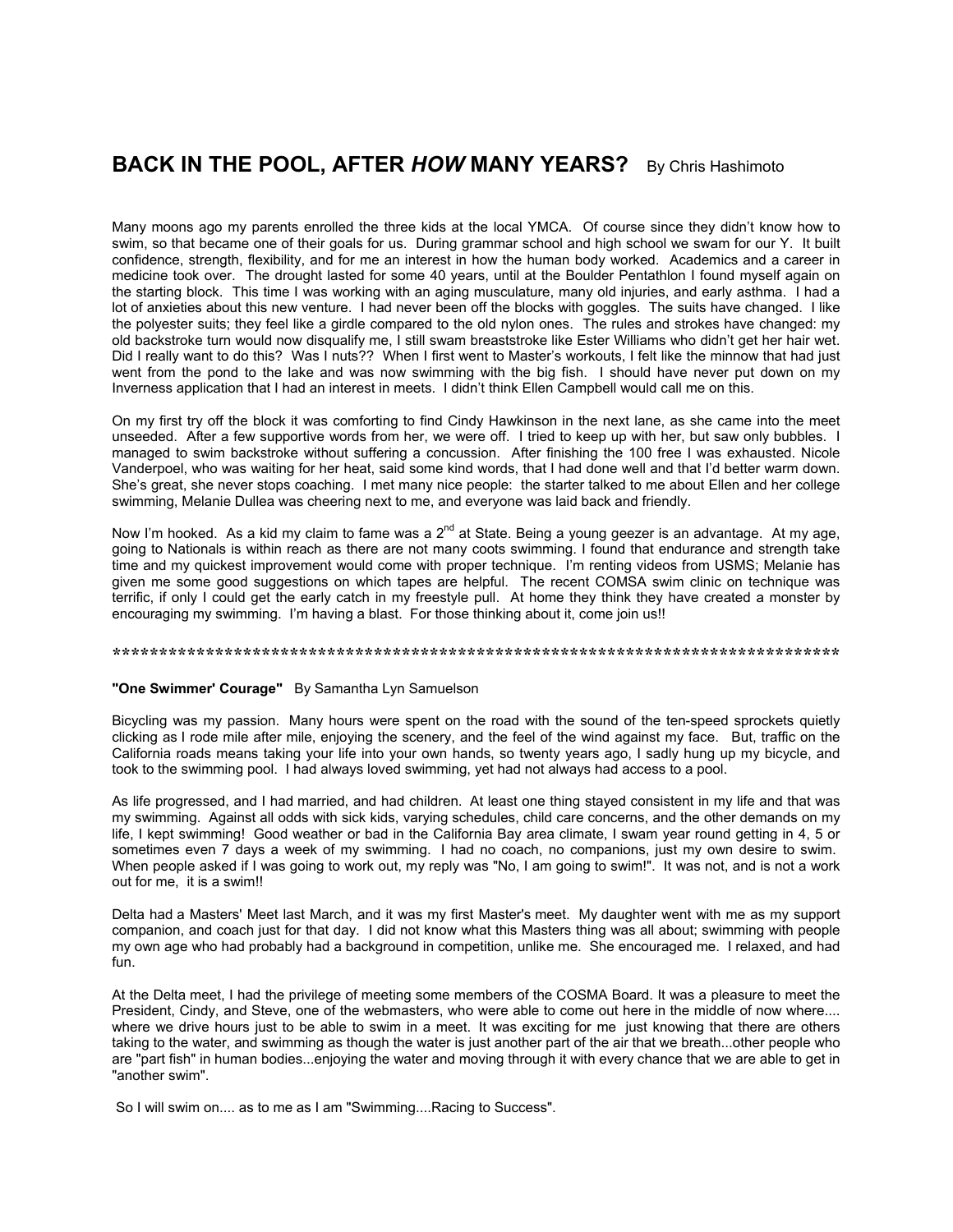#### **TIBURON MILE: The Ultimate Open Water Experience** by Nicole Vanderpoel, age 38, Inverness Masters

If you're looking for an awesome open water experience, The RCP Tiburon Mile is your swim. The Tiburon Mile originated 5 years ago by Robert C. Placak to benefit Special Olympics. It is quickly becoming one of the world's most competitive cold water swims. Besides the fact that several World and Olympic Champions participate, such as Brooke Bennett & Michael Phelps, it takes place in one of the most spectacular settings on earth, The San Francisco Bay. What could be more exhilarating than plunging into the chilly waters of the San Francisco bay and swimming with the Golden Gate Bridge to your Left and the Bay Bridge to your right? I have had the distinct privilege to swim in the Tiburon Mile for the past 2 years and plan to make it an annual event!

My last Tiburon Mile took place late October, 2002. There are only 2 days per month when the tide is just right in order to hold the swim and unfortunately they had to pick the latter date. So the water was a balmy 56 degrees F. Fortunately, this year's RCP Tiburon Mile will be held earlier on September, 2003. At any rate, the race begins with a 6:00 am check at the Marina in Tiburon, just down the peninsula from Sausalito, in Marin County.

This year's experience began with a 25 minute ferry ride from Tiburon across the bay to Angel Island. I found that observing my various competitors along the way, helped me with my race day jitters. There are swimmers of all nationalities; Russian, Swedish, South African and Australian to name a few. (Judging from some of the pre-race calisthenics going on, I think even a few of them were from Pluto!) We all watched with great anticipation as Angel Island grew closer. Upon arrival, you must walk barefoot across a very rocky path to the beach were the race begins. You cannot bring shoes because there is no way to retrieve them from the island after you swim. It is about now that you have to ask yourself "Why am I doing this, again? A cup of coffee at a little café sounds good about now." At any rate, once you're on the Island, there's no turning back. It is time to dig deep, challenge yourself and go for it!

After lining up on a narrow stretch of beach, you have to brace yourself for a true "Shotgun" start. The non-wetsuit swimmers get to start in the front of the wetsuits.

Only about 150 swimmers do not wear a wetsuit. If you compete without a wetsuit, you are eligible for prize money. (Personally, I have worn a sleeveless wetsuit for the past 2 years and do not plan on wearing one in 2003. I wanted to become very familiar with the swim before attempting it without a wetsuit.) The gun goes off. This is it! All 750 of us plunge into the icy water. The start is a completely separate event from the swim. You have to swim the first 300 meters between a narrow corridor created by a cliff on your left and sail boats on your right. I swam the first 200 meters or so, with my head above water. That was just fine because the icy chill of the Bay took my breath away for at least 5 minutes. (That "doggie paddle" drill came in very handy at this point.)

After being pulled by the ankle, clawed on every limb and socked in the head, I finally got some room to place my head in the water. With the start out of the way, I could finally concentrate on navigating and swimming. The San Francisco Bay is an interesting challenge. In this particular part of the Bay, you must cross the "Raccoon Straights". This is a very chilly, strong current which hits you about midway from the Island to Tiburon. It is extremely important at this point to stay on course. I was advised by a veteran Bay swimmer to swim left to the edge of the island, and take a right. Whatever the heck that meant! No, seriously, it worked. I stayed with the same group of swimmers pretty much the entire way. I had a little trouble this year with the current and took in a lot of water. I had to tell myself, it is alright if I get sick. I can just keep on going. (You have to talk to yourself a lot during this race.) I actually created a game out of it, where I pretended I was a shark and prayed upon every swimmer I passed! Strange, but true.

With the finish in sight, combined with the energy I received from the participants, the cold water and the spectacular Golden Gate Bridge, I remembered why I had come to conquer this Bay again! I tried to swim fast, knowing I had only 5 minutes left.

My strategy was to swim as far as I could up onto the beach, so I didn't have to run far to cross the finish line. Once you do cross the finish line, they actually make you get back in the water and swim in between the docks onto a platform, where they rinse you off and splash your face with a garden hose. (Just in case you picked up something toxic from the Bay). It does make one wonder.

The party and awards ceremony on the beach afterwards was a real treat. There's excellent food and music. However, there was no greater reward than my own sense of personal accomplishment. There is nothing more satisfying then challenging yourself and succeeding. After all, isn't that why we swim in the first place? If you want to have the same awesome experience, try the RCP Tiburon Mile in 2003. I'll see you there.

P.S. This year, I finished top female wetsuit over age 18.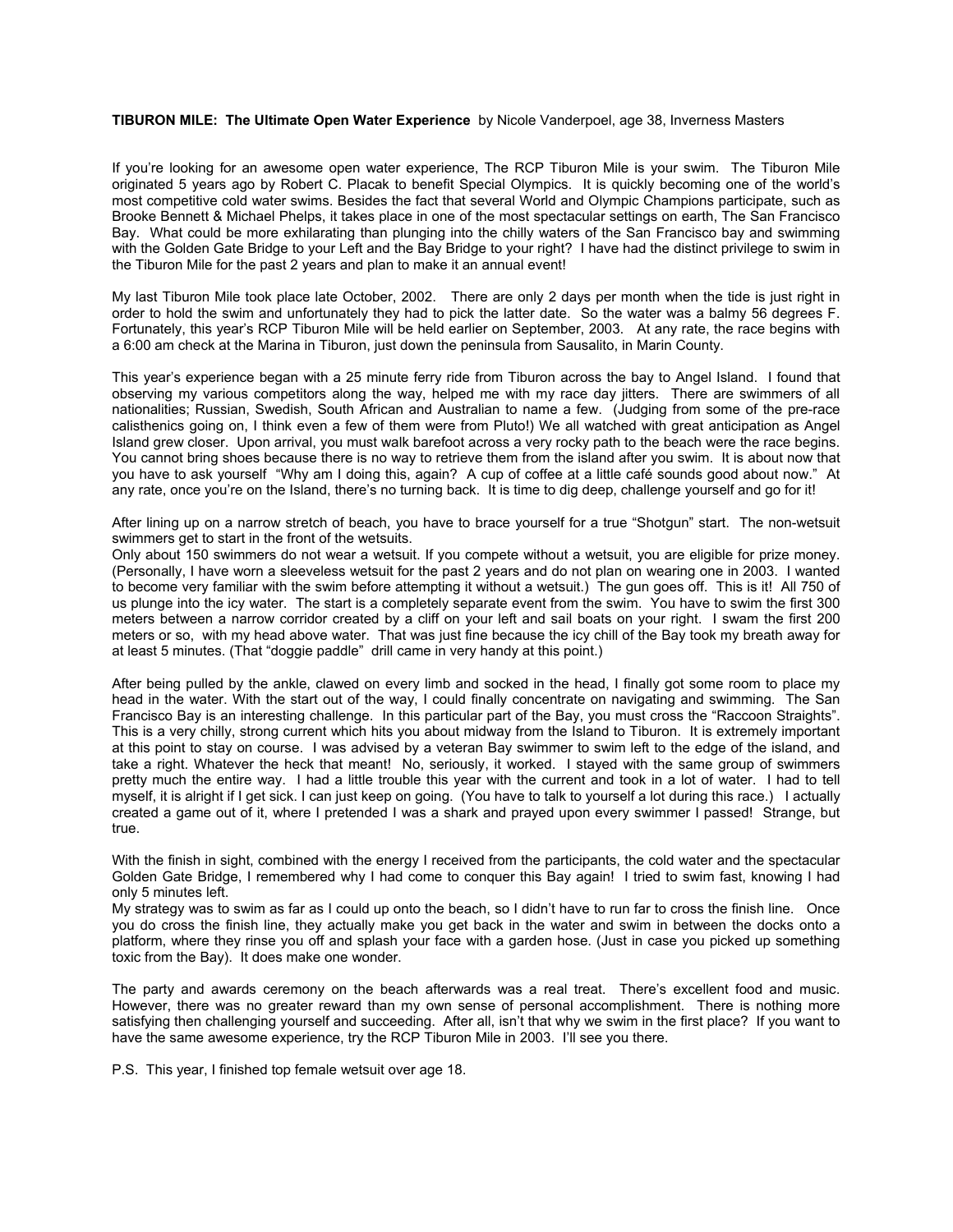#### **Chatfield Swimming** By Dennis West

2002 was an extremely successful year for Chatfield swimming. Even with the drought, there was plenty of water and some great weather to enjoy the gravel pond. The two organized swims went very well and we had plenty of participants with some extremely good swims.

There were many new faces this year which means the word is getting out and more people are being attracted to open water swims. Many of our swimmers, who use the gravel pond as their training grounds, participate in triathlons. Two of our professional triathletes, Susan Williams and Kirk Fromke had very good seasons. The "Freeze Queens", Vonnie Oerman who completed the English Channel and Laura Hansen-Borgelt who is ready to make the Channel swim this year had great seasons as well. Many other first time triathletes made their goals throughout the summer with Danskin or Boulder Peak being their goal. CWW continues to come out in force with their contagious enthusiasm. It is really great to see many of our COMSA swimmers taking advantage of the only venue in Denver to allow open water swimming as we have available at Chatfield. My sincere thanks to Jim Smith, our contact at Chatfield, who continues to support our efforts and swims.

This year we have scheduled to go back to Monday, Wednesday and Saturday swims. Last year our schedule was changed for the evening swims. The times will be the same Monday and Wednesday 4:30 to 7:00pm and Saturday 7:30 – 10:00 am.

We will again need volunteer help to man the registration and check in desks. Thanks to all the volunteers who helped last year with a special thanks to Ken and Kathy Waesche for their support and Kathy who helped as table captain for many of the evening swims. We will need a lot more volunteers this year because we will be having registration and check-in at all swims. Our insurance regulations require supervision at each swim and we also need to make sure that our insurance is maintained by having ALL swimmers be registered COMSA swimmers. We will again have the ability to do one day registration. The beginning date will be May 24<sup>th</sup> and the ending date will be September  $27<sup>th</sup>$ . June 22 and August 31 will be our target dates for Mile High Open Water Swims. We are also scheduling several "Splash and Dash" events on either the Monday or Wednesday evening swims. All events will be posted on the web site and e-mails sent.

Please – please – if you enjoy swimming at the gravel pond – please e-mail me at [ironman8x@yahoo.com](mailto:ironman8x@yahoo.com) to volunteer to help this year. We will be putting our table volunteer schedules together soon and as always, the competitive events need help as well. Without the support of our volunteers – there would not be any swimming at Chatfield – please volunteer.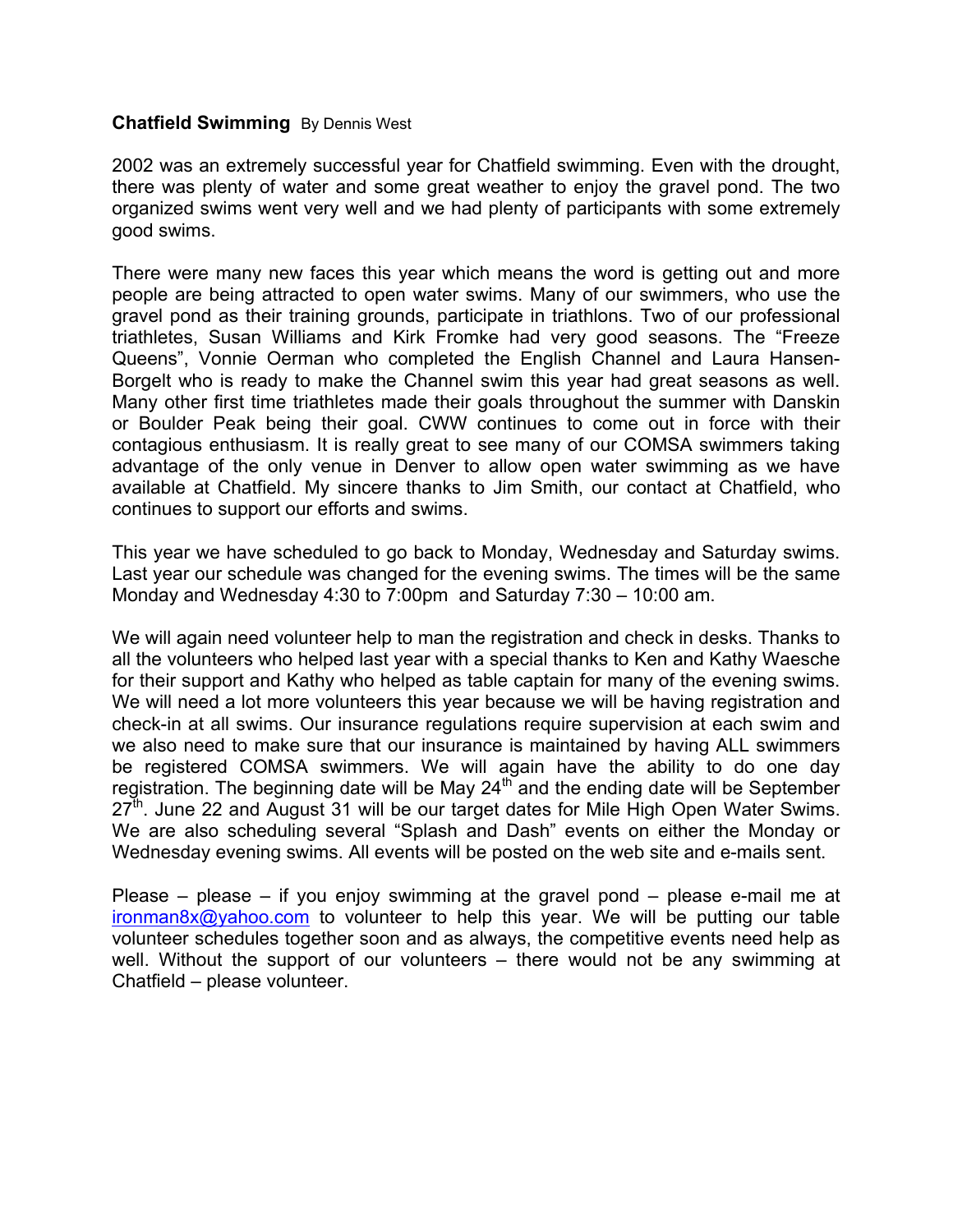**YES, We are Swimming at the Gravel Pit** by Joe Knopinski, Highlands Ranch Masters

COMSA members are very fortunate to enjoy the use of the former gravel pit at Chatfield Reservoir for open water swimming during the summer. Questions have arisen, however, regarding what may happen to our swimming hole if the drought continues.

The tentative good news is that we will be able to continue to use the gravel pit through 2003 although continued drought conditions may start to effect the water level in the pit late this year.

To facilitate recreational uses, Colorado State Parks has an agreement with the Denver Water Board to store 17,000 acre feet of water in Chatfield, which would only be used in severe drought conditions. We're there, folks!

Denver will only access the water in Chatfield, however, as a last resort. They understand the benefit of Chatfield as a recreational area and also the water is difficult to use because it is downstream from their treatment plant and they have no ability at the present time to pump it back.

If the drought conditions stay severe Denver may, after July 1st, begin to divert water upstream from Chatfield. Then, later in the year they may install a pump system in order to draw down the water within the reservoir. When that occurs, likely the gravel pit would be drawn down as well. That would likely occur after our swimming season so it appears that we can continue to enjoy our open water swims at Chatfield at least in 2003. The following years are dependent on the drought conditions. Please, help out all the water providers and conserve!

I will see you at the lake, at least for now.

## **WINGSHADOW HORSETOOTH LONG DISTANCE SWIMS**

Sunday, July 13, 2003, 7:00 a.m.

The Classic – 10K, no wetsuit Challenge Level – 2.4 miles, no wet suits Ironman Tune-up – 2.4 miles, wet suits

CONTACT: Joe Bakel at joe bakel@msn.com or 970-224-2153 George Thornton at [louiset36@attbi.com](mailto:louiset36@attbi.com) or 970-482-1818 http://www.whswim.com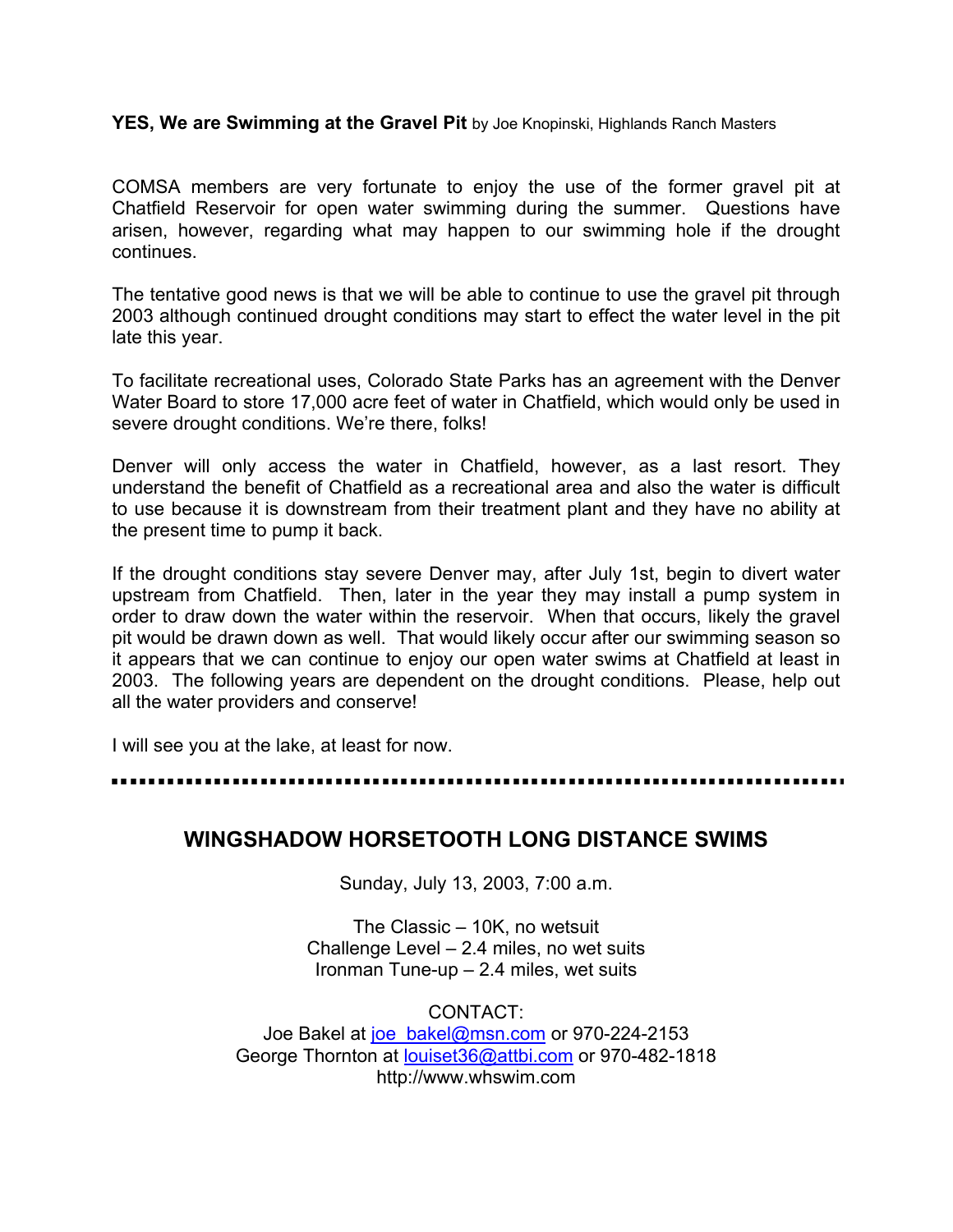#### **THE HEALTH PAGE: WHAT TO DRINK?**

By: Sara Fleming, Registered Dietitian, Coach for the Wheat Ridge Sting Rays

Many athletes are confused not only by how much to drink, but what to drink. You know you can get calories from sports drinks, but what you may not realize is that many of the foods you eat can also contribute to your fluid intake. Some examples are: iceberg lettuce, cucumbers, and celery are all about 95% water, an orange is 87% water, a banana is 74%, sirloin steak is 59%, and a slice of white bread is 37%. Coffee and soda fanatics do not fret. These beverages also count towards your fluid intake, but beware because they are also empty calories (no nutritional value)!

So how much fluid do you really need to consume? The rule of thumb is to get 8 cups of fluid per day (64 oz.) and additional fluids as needed for exercise. To find out how much additional water you need to drink, weigh yourself before and after a workout (if you are wet from swim practice, be sure to weigh yourself wet before practice too). For every pound lost, you need to drink 3 cups (24 oz) of fluid. Do this for a couple of practices, then mark your water bottle so you have an idea of how much to consume before and during your workout. Swimmers, remember that even though you are in the water for your workout, you are sweating and will still need to drink plenty of fluid (pool water counts too!).

Another way to check your hydration status is by monitoring your urine. No matter how gross this sounds, it's true. If it is dark, you probably need to drink more. If it is pale yellow, you are probably close to proper hydration. Do not use thirst as a gauge to monitor your hydration status. Satisfying your thirst only fulfills approximately 2/3 of your needs. The general recommendation of fluid intake before exercise is  $1\frac{1}{2}$  -2 cups (12-16 oz); during your workout it is  $\frac{3}{4}$  - 1 $\frac{1}{2}$  cups (6-12 oz) every 15-20 minutes.

 If you are practicing for more than 90 minutes, it is possible for you to completely deplete your body of its stored glycogen (energy storage in muscle). Any time you perform continuous exercise for more than 60 minutes, or high-intensity intermittent exercise for 1-4 hours, you should consider a sports drink with 6-8% carbohydrate (see chart below). Following the general guidelines shown above can help to provide you with the additional carbohydrates (CHO) and water you need to prevent the onset of fatigue. Choosing a concentrate greater than this could cause gastrointestinal upset because the stomach contents empty slower.

| <b>Product</b><br><b>Name</b> | Serving<br><b>Size</b> | <b>Energy</b><br>(kcal) | <b>CHO</b><br>(grams) | <b>Percent</b><br><b>CHO</b> | Sodium<br>(mg) | <b>Potassium</b><br>(mg) |
|-------------------------------|------------------------|-------------------------|-----------------------|------------------------------|----------------|--------------------------|
| AllSport                      | 8 oz                   |                         | 20                    | 8                            | 80             | 50                       |
| Gatorade                      | 8 oz                   | 50                      | 14                    | 6                            | 110            | 30                       |
| Met-Rx ORS                    | 8 oz                   | 75                      | 19                    | 8                            | 125            | 40                       |
| PowerAde                      | 8 oz                   | 72                      | 19                    | 8                            | 53             | 33                       |

*"Liquid Nutrition for Athletes" Today's Dietitian, August 2002*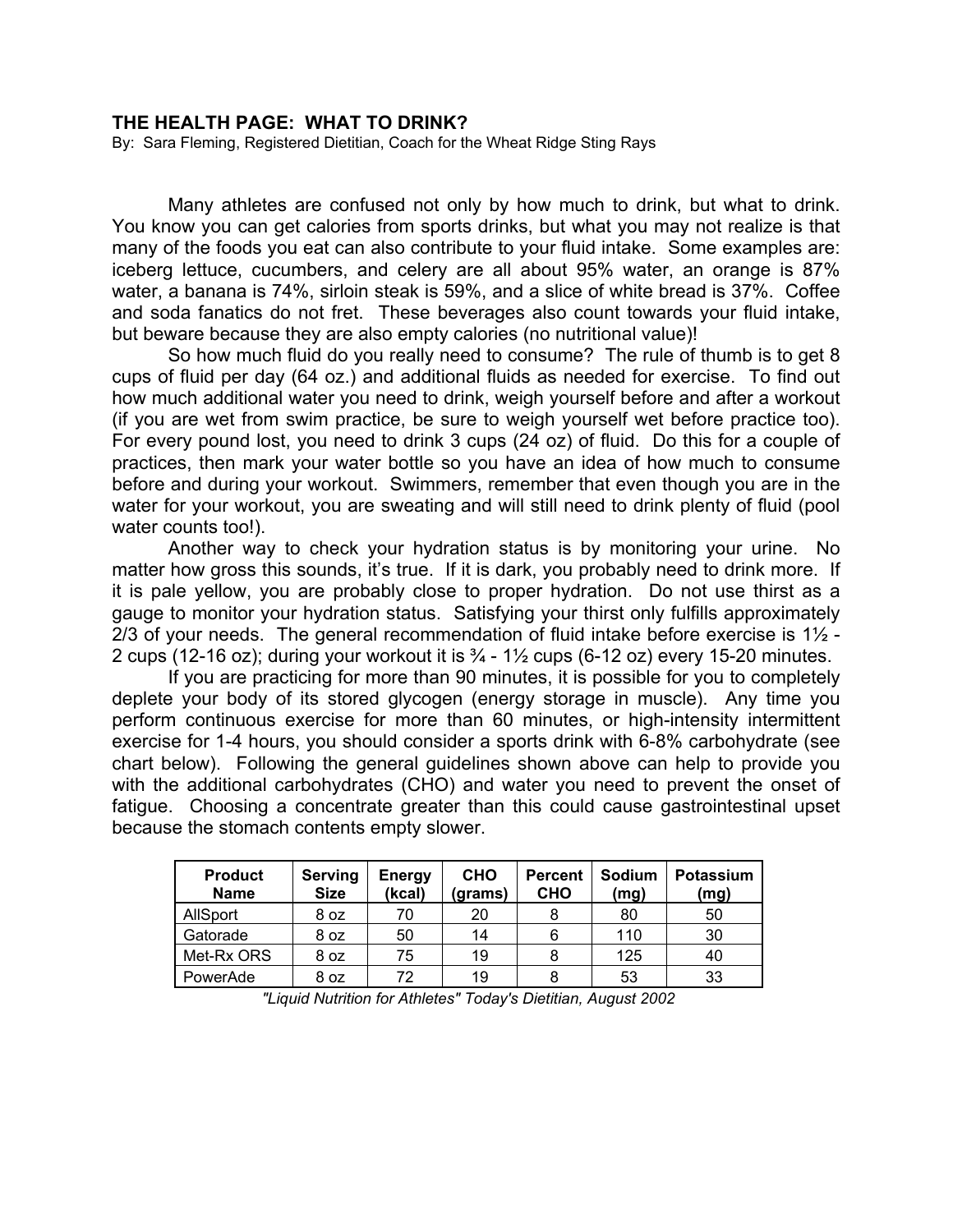#### REGISTERED TEAMS AS OF 3/15/03

| <b>Team Name</b>                          | <b>Contact Name</b>     | <b>Email Address</b>             | Phone #      |
|-------------------------------------------|-------------------------|----------------------------------|--------------|
| Air Force Aquatics                        | <b>Terri Walters</b>    | twalters@sanborn.com             | 719-282-0626 |
| <b>Aurora Masters</b>                     | Andy Niemann            | swimmacsco@aol.com               | 303-693-1252 |
| <b>Boulder A Masters</b>                  | Holden Bank             | holden.bank@nautilishtg.com      | 303-664-9495 |
| <b>Boulder Aquatic Masters</b>            | Carolyn Roche           | swimcmr@aol.com                  | 303-494-8507 |
| <b>Boulder Y Masters</b>                  | Pete Schwenker          | petes@mcquckin.com               | 303-494-3775 |
| Castle Rock Masters                       | Dan Cottrell            | dr.cottrell@access-4free.com     | 303-660-4279 |
| Club Monaco                               | <b>Bud Bromley</b>      | f.bromley@attbi.com              | 303-650-5292 |
| <b>CSST Masters</b>                       | Jamie Louie             | jklouje@wans.net                 | 719-599-4716 |
| Dawgs                                     | <b>Greg Rother</b>      | groyther@phillong.com            | 303-810-4740 |
| <b>Delta County Masters</b>               | Melody Willey           | willey6farms@juno.com            | 970-874-8879 |
| Denver Athletic Club                      | Keith Anderson          | kanderson@denverathleticclub.org | 303-593-1845 |
| Durango Masters                           | James Graham            | grambo@rmi.net                   | 970-259-1723 |
| <b>Estes Park Masters</b>                 | Sam Hewson              | hewswim@aol.com                  | 970-586-5553 |
| Evergreen Masters                         | Vanessa Chenoweth       | vanessachenoweth@mindspring.com  | 303-674-9165 |
| <b>Ft. Collins Club</b>                   | Karen Rosener           | krosener@air-resourse.com        | 970-498-9860 |
| <b>Glenwood Springs Masters</b>           | Howard Jay              | bjay@rfsd.k12.co.us              | 970-945-8237 |
| <b>Grand Junction Dolphins</b>            | Cathy Donahoe           | cathyd@onlinecol.com             | 970-242-8239 |
| Grand Valley Wave SC                      | Gustave Langn           | hallangner@onlinecol.com         | 970-858-3764 |
| <b>Greeley Guppies</b>                    | <b>Richard Hess</b>     | rhess54321@aol.com               | 970-356-4269 |
| Greenwood Athletic Club                   | Sandy Golding           | sqswimmergirl@aol.com            | 303-741-5735 |
| <b>Highlands Ranch Masters</b>            | Phil Van Law            | pvanlaw@msn.com                  | 303-791-2733 |
| <b>Inverness Masters</b>                  | Ellen Campbell          | ellentomt@cs.com                 | 303-791-7889 |
| Jeffco Aquatic Masters                    | Linda Burton            | swimmerlinda@aol.com             | 303-456-1969 |
| Jeffco YMCA Masters                       | John LeVett             |                                  | 303-237-5589 |
| <b>Loveland Masters</b>                   | <b>Rick Brent</b>       |                                  | 970-669-9705 |
| <b>Miramont Swimming</b>                  | <b>Wendy Mader</b>      | trichkne@hotmail.com             | 970-308-4499 |
| <b>Montrose Marlins</b>                   | Kathy Devor             | kdevor@montrose.net              | 970-249-2541 |
| <b>Parker Masters</b>                     | Gabriel Guerra          | gabrielguerra68@hotmail.com      | 303-475-3683 |
| Peterson Masters                          | Cyndie Visel            | svisel@usa.net                   | 719-570-7748 |
| <b>YMCA Masters Club</b>                  | Cynthia Hayek           | chayek@ppymca.org                | 719-641-3217 |
| <b>Pueblo Masters</b>                     | Melissa Kralik          | j.kralik@attbi.com               | 719-545-7479 |
| <b>Rally Sport Waterhogs</b>              | <b>Tiffany Forbes</b>   | tfswim@aol.com                   | 303-516-9256 |
| South Suburban Finaddicts                 | Melanie Dullea          | mermade@attbi.com                | 303-791-0309 |
| Squid Swim Team                           | Corey Parker            | c r parker@yahoo.com             | 720-988-8877 |
| Summit County Swim Club                   | Andrea Rell             | skadee@colorado.net              | 970-262-1650 |
| Team CWW                                  | Nancy Kern              | n-gkern@worldnet.att.net         | 303-738-9760 |
| <b>Team Vortex</b>                        | Tom Glass               | walkinn@hotmail.com              | 970-484-8782 |
| <b>Thornton Masters</b>                   | Cathy Drozda            | cdrozda@dellepro.com             | 303-255-9556 |
| <b>Total Fitness Swim</b>                 | <b>Maureen McGarity</b> | totalmoe@aol.com                 | 303-752-0709 |
| <b>Total Performance</b>                  | Phil Hackbart           | phil@thetpi.com                  | 719-473-9828 |
| Tri H2O                                   | <b>Barb Greco</b>       | barb greco@yahoo.com             | 303-333-6350 |
| University of Denver Masters Erika Landis |                         | erikalandis@yahoo.com            | 303-863-9809 |
| Vail Swimming                             | Paul Smith              | plsmith59@hotmail.com            | 970-926-0795 |
| Wheatridge Stingrays                      | Sara Fleming            | sarafluh@yahoo.com               | 303-984-2203 |

#### **\*\* STATE MEET INFORMATION \*\***

If you are going to the State Swim Meet on April 11, 12, 13, please read the following important information.

On the original entry form, the check-in times for the 1650 and the 1000 events were reversed on page 2. The 1650 is the first event and therefore check-in time will be 5:30. Check-in time for the 1000 is 6:15. The first relay on Sunday Morning is the Mixed 200 Free Relay. The decision was made to move the first relay each day to AFTER the distance event. Therefore, on Saturday the 400 IM will be the first event, followed by the Mixed 200 Medley Relay. On Sunday the Mixed 200 Free relay will follow the 500 Free. Warm-ups will remain at the same time, with the additional lanes not being used for competition available for warm-up while the longer events are being contested. Individual High Point awards will be presented in each age group. Team Size will be determined by the number of swimmers registered for the meet from the team. This will be determined after all entries are received. Note this is not as in the past where size was determined by the number of splashes.

There will be a lunch social following the meet on Saturday afternoon at Hemmingway's Key West Grille on 1052 South Gaylord Street, just north from DU. Please plan on stopping in for lunch and socializing with your fellow swimmers where we have reserved the 'back room'. You will be able to order lunch from the menu. Because of the size of the group, we will be billed at each individual table. There will be no 'separate checks' for individuals.